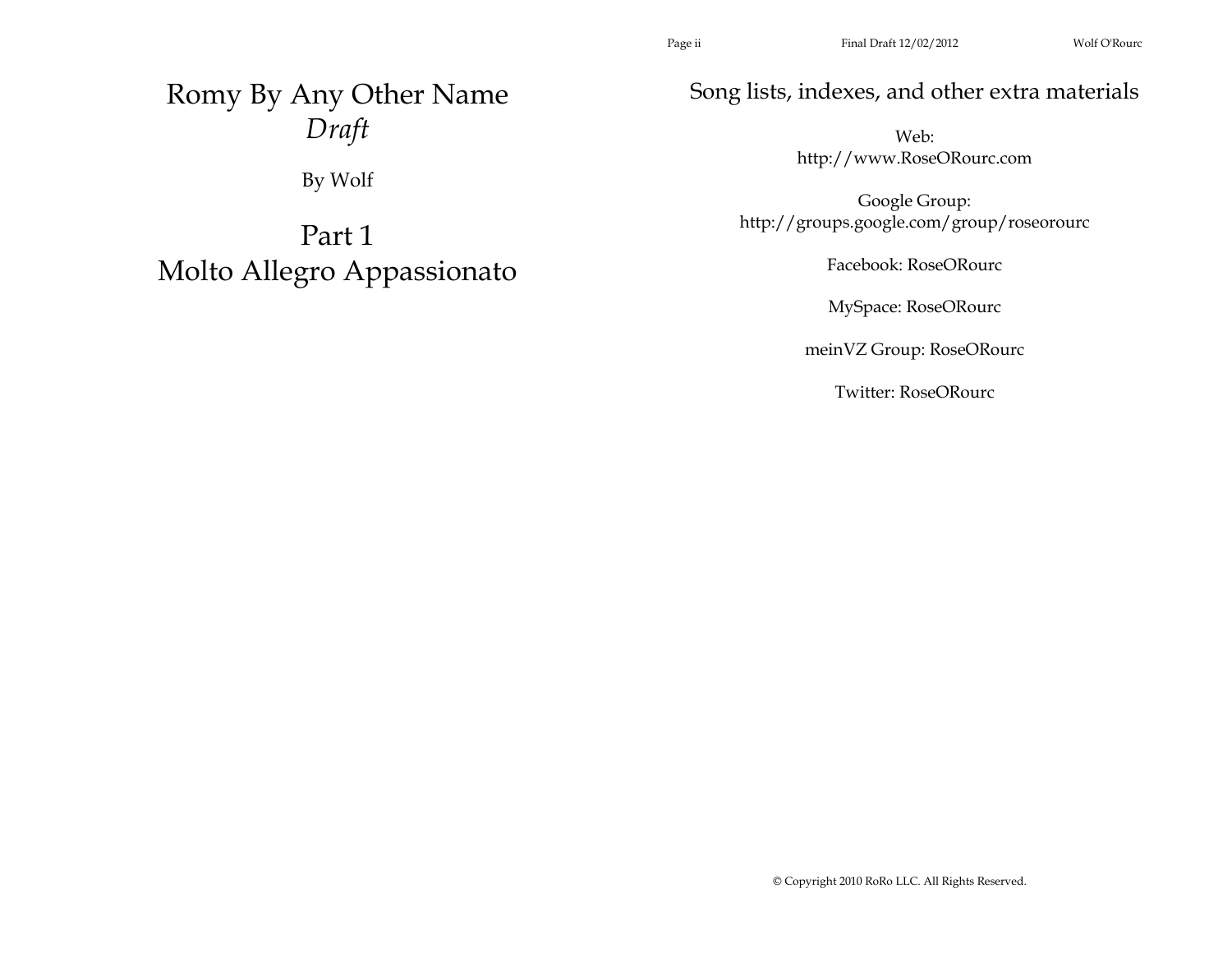This book is a work of fiction. Any references to historical events, real people, or real places are used fictitiously. Other names, characters, places, and incidents are the product of the author's imagination, and any resemblance to actual events or places or real people, living or dead, is coincidental.

## FOR LINDSAY

May you pass your trials and find happiness.

Summary: A timeless character-driven drama that explores the dark side of fame in modern-day Hollywood through the eyes of one of its celebrated beauties, child star Rose O'Rourc, and a nobody, Peter Fox.

Addiction and death. The fate of many stars. Haunted by his experiences with alcohol and the ghost of Hamlet, Peter gives up everything to save Rose, and himself, from this horrible end with the only sword he knows how to wield, his love, in a desperate attempt to replace alcohol and nicotine in her life through what he calls dopamine substitution therapy.

The story of Rose O'Rourc: A symphony of word and music in three movements.

## Part 1: Parlarmi

[1. Addiction - Fiction. 2. Music Tours - Fiction. 3. Movies - Fiction. 4. Berlin (Germany) - Fiction.]

## Romy By Any Other Name © Copyright 2010 RoRo LLC. All Rights Reserved.

Cover Art: Wolf. Drawings of Rose and Peter, musical notes, photographs of Hollywood Walk of Fame Star and Las Vegas Sign: Wolf. Red Fox crest drawn by Wolf following a picture of a crest from Appenzell, Switzerland. Seal of the City of Dallas, London Underground roundel logo, Tudor Rose, Crest of Reinickendorf: Wikipedia images used under GNU Free Documentation License, authors: Svgalbertian, Dream out loud, Sodacan, Jwnabd. Crest of Berlin provided by the Senate of Berlin.

Back to L.A. - Music: Kelly Zirbes – Lyrics: Kelly Zirbes. Used by kind permission of Kelly Zirbes, , Los Angeles.

Acknowledgments: Thanks to Robert, Marisa, Marlis, Annabella, Elina, Harald, Vincent, Donald, Sydnee, Nancy, Laurey, Paul, and the many writers at CreateSpace.com, the Autorenforum Berlin, and the Henderson Writer's Group for their help in making the book better and better.

ISBN-13: 978-1461009481 ISBN-10: 1461009480

| June 8: 51. Drunken Angel 5                           | $\mathbf{1}$ |
|-------------------------------------------------------|--------------|
| July 14: $\sqrt{2}$ . Ain't It Funny $\sqrt{2}$       | 7            |
| July 14: 53. Upsidedown 5                             | 18           |
| July 14: $\sqrt{4}$ . One Fine Day $\sqrt{4}$         | 22           |
| July 14: ♪5. (If You Were) In My Movie♪               | 37           |
| July 14: 6. Cubby Love                                | 46           |
| July 14: $\sqrt{3}$ 7. Angeleyes $\sqrt{3}$           | 54           |
| July 14: $\sqrt{3}$ 8. Pillow Time $\sqrt{3}$         | 62           |
| July 14: 59. Young Lust 5                             | 72           |
| July 15: 510. Sex for Breakfast 5                     | 77           |
| July 15: 511. Never Gonna Leave This Bed 5            | 88           |
| July 16: ♪12. Airport (Dich wiedersehen)♪             | 96           |
| July 16: Ĵ 13. Crazy Circles Ĵ                        | 99           |
| July 24: 5 14. Back to L.A. 5                         | 104          |
| July 25: $\sqrt{15}$ . We are Family $\sqrt{15}$      | 111          |
| July 26: 516. Music Sounds Better With You            | 116          |
| July 27: ♪17. Let's Get Loud ♪                        | 120          |
| August 3: 54 18. Something's Cooking in the Kitchen 5 | 122          |
| August 4: 519. Touch Me in the Morning                | 128          |
| August: ق120. Piano Man                               | 136          |
| September: $\sqrt{21}$ . La La $\sqrt{2}$             | 142          |
| September: 5 22. Rock Me Amadeus 5                    | 145          |
| September: ₹23. For The Record ₹                      | 155          |
| October: ♪24. A Teenager in Love♪                     | 158          |
| November: 525. My Thanksgiving                        | 164          |
| December: Ĵ 26. (She's A) Party Girl ∂                | 173          |
| December: ₹27. Love Hurts                             | 181          |
| December: 528. Paparazzi5                             | 186          |
| December: 5 29. Hold Me, Thrill Me, Kiss Me 5         | 191          |
| December: €30. Heaven is a Place on Earth €           | 197          |
| March: £31. Made for TV Movie £                       | 204          |
| March: 532. Pink Cashmere 5                           | 208          |
| April: 533. Living Next Door To Alice 5               | 211          |
| Los Angeles: 534. Happy Girl, um, Guy 5               | 215          |
| Anaheim: 35. Back in O.C.                             | 219          |
| Oakland: £36. Rumors £                                | 222          |
| Vancouver: 537. On The Road To Find Out 5             | 225          |
| Boise: 538. Diamonds on the Soles of Her Shoes        | 228          |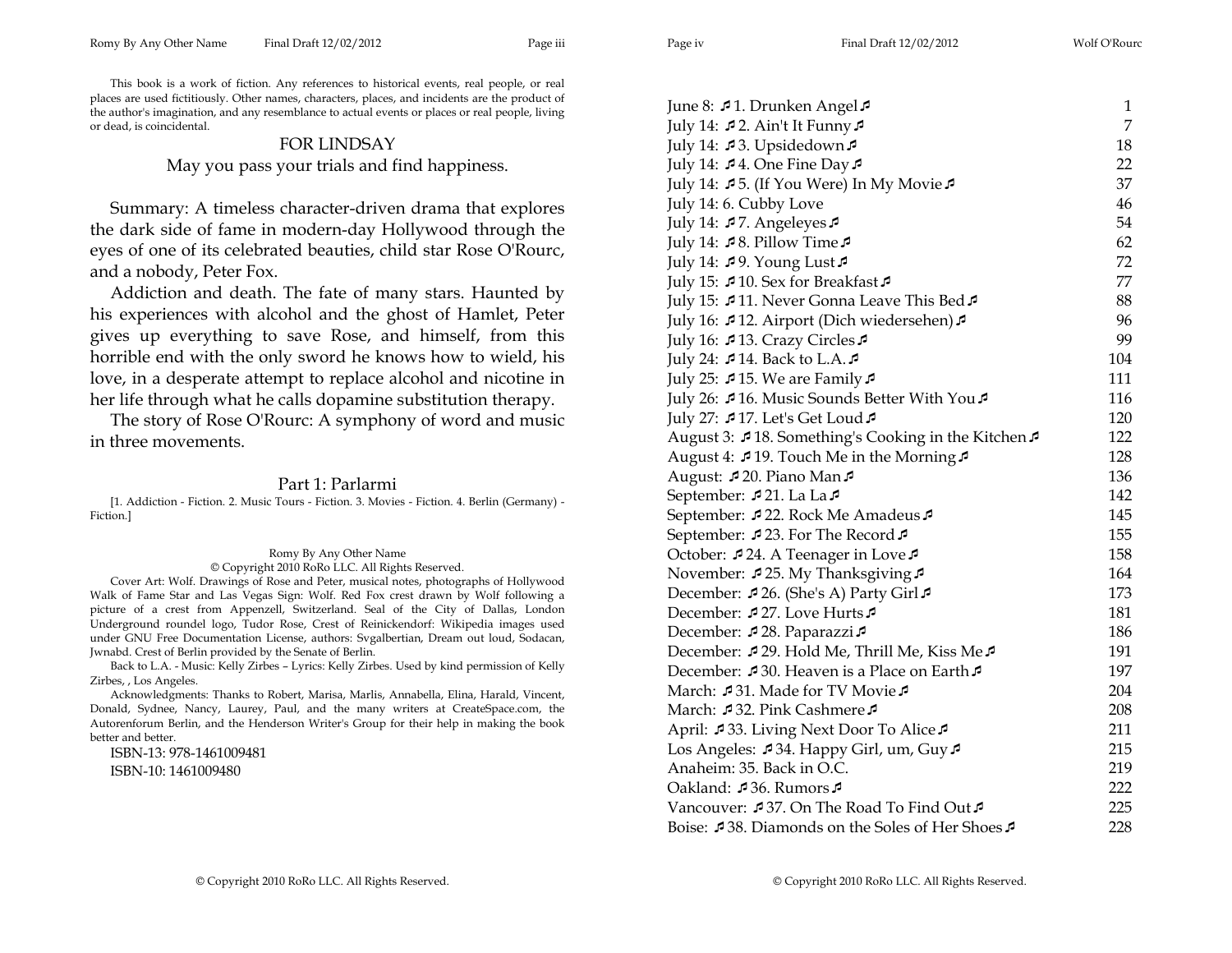| Houston: 139. Working Too Hard 5                           | 230 |
|------------------------------------------------------------|-----|
| Virginia Beach: ∅40. The Best Little Whorehouse in Texas ∅ | 235 |
| Rosemont: $\sqrt{41}$ . The Politics of Dancing $\sqrt{2}$ | 238 |
| Louisville: 542. Happy Anniversary 5                       | 242 |
| Indianapolis: 543. The Weather Is Here 5                   | 244 |
| Cleveland: £44. You Better You Bet £                       | 247 |
| Allentown: ♪45. One Good Woman♪                            | 250 |
| Chicago: $\sqrt{ }$ Kiss From A Rose $\sqrt{ }$            | 255 |
| New York City: ♪46. Kiss Of Life♪                          | 258 |
| Dallas: ₹47. The End Of The Innocence                      | 263 |
| Dallas: 148. Battlefield                                   | 267 |
| San Antonio: ♪49. Why Should I Be Sad♪                     | 271 |
| Las Vegas: 50. Devil or Angel                              | 274 |
| Malibu: £51. Follow You Follow Me                          | 281 |
| London: 52. Ragazzo Dell' Europa 5                         | 285 |
| Munich: ♪53. Rock'n'Roll Rendezvous♪                       | 288 |
| Berlin: ♪54. Aber zuhaus kann ich nur in Berlin sein♪      | 292 |
| Index                                                      | 300 |
|                                                            |     |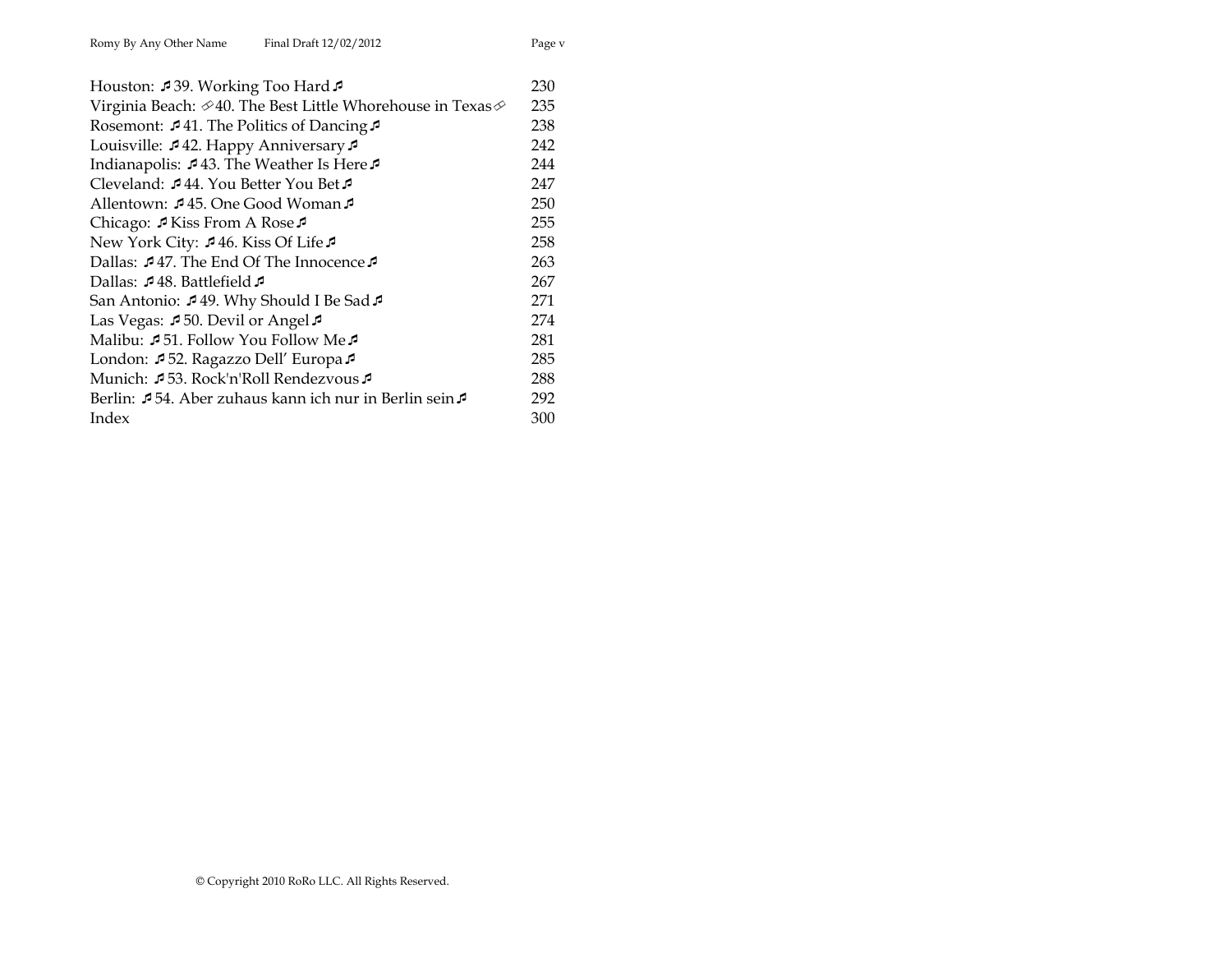## **June 8 2010: 1. Drunken Angel**

A grating metal sound pierced the early morning calm. The heavy gate of the Los Angeles Century Jail for Women opened. Two tall, brawny uniformed officers wearing sunglasses flanked petite Rose O'Rourc.

The young woman wore faded blue jeans, a grey T-shirt, no makeup, and had her long, fair hair tied in a pony tail. She hugged her large Louis Vuitton handbag for comfort, while keeping her big sunglasses fixed on the ground.

Three weeks instead of three months. Constant overcrowding cut short most inmates' sentences. Still, she showed no joy, no sign of exuberance. The guards had given her no special treatment, other than keeping her away from the general population, and may have even treated her harsher, perhaps, because of her celebrity. A celebratory outburst of happiness may jinx her departure. After all, the warden did not normally release prisoners at six in the morning, hours before the facility opened. Maybe twenty more steps. Her heart pounded. Would an administrator jump out of hiding from behind the heavy concrete wall, yell "boo," laugh devilishly, and send her back to her lonely cell?

The mismatched line-up silently walked to a black SUV standing outside. Blood pulsing through her head made thumping sounds in her ears. Ten more steps. Rose barely noticed the warming California sun, her only companion in the last three weeks, for one hour each day.

Three more steps. Alice O'Rourc stood waiting with open arms, in a plain summer dress. The two sisters hugged and kissed. Only then did reality sink in. No cruel prank by the guards dangling a false promise in front of Rose. The warm embrace of her best friend since childhood left no doubt. She was going home!

"This feels so good, you know, after isolation…surrounded

by those dreary walls…no one to hold me," she whispered. Tears streamed down her cheeks. She quickly wiped them away.

Before she entered the passenger side, Rose turned to the guards, smiled, and waved good bye. They remained stonefaced—but waved back.

A

Paparazzi noisily besieged the SUV standing in front of "Bella Rosa," Rose's home.

She tried to shield her face with her arms and handbag, but the cameras came from all directions, eliciting her first words since entering the car. "Yuck, weren't the pictures in the horrible orange jump suit enough? They need to see me like this, too?"

"I'm sorry. They weren't here when I left. Someone in Lynwood must have tipped them off." Alice inched the car forward in fits and starts, waiting for the metal gate to open a breach in the adobe wall surrounding the compound.

Goading shouts came out from the crowd.

"Show us that pretty smile, Rose, come on."

"How was jail?"

"Did you make any friends?"

The SUV pulled in and stopped in front of the main door. Two middle-aged women, Rosemary O'Rourc and Patricia Papas, formed the "Welcome Home" committee.

Hiding behind the two, Happy, Alice's white poodle, barked at the arrivals. Rose crouched and held out her hand. "What, I'm gone for three weeks and you don't recognize me anymore? Must be the smell of prison." The little dog cautiously trotted forward to sniff her hand and receive a petting.

After more long exchanges of compassion with their mother, the sisters made their way into the house.

"I'm never, ever going back to jail. Nevah!" Rose drifted into her office and threw her handbag and sunglasses on the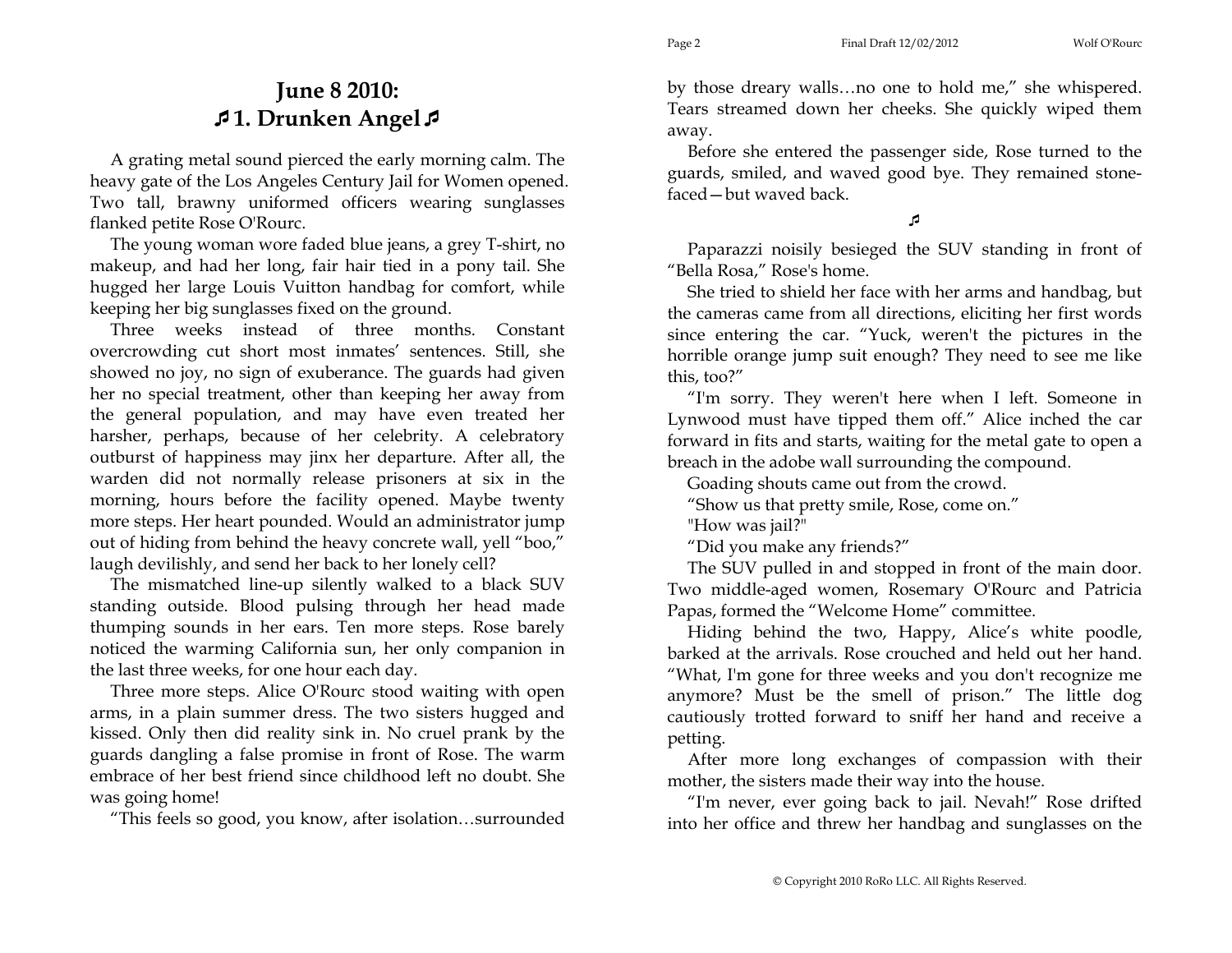big conference table.

Alice followed close behind. Her meek voice underscored the three-year age difference to the dominant breadwinner of the family. "You want to talk about it?"

"No, sis! It was horrible."

A sexy brunette in casual clothes rose from the leather office chair behind the black desk topped with plate glass. Brenda Lancer embraced her former colleague from the Walt Disney Company.

Her hands stroked across Brenda's back. "So good to see you after the forced aloneness, surrounded by all those psychos in… well, you know."

"What are BFFs for, right? Luckily, I'm in town."

When Rose let go, Brenda handed her one of three cocktails waiting on the desk. "Forget the past. Let's celebrate your return, girl."

She offered Alice a tumbler, who waved it off.

Rose slumped into her comfortable chair and buried her head in her hand. A whiff of ammonia cleaner coming from the plate glass irritated her further. She sniffed the drink to please her senses. *Finally reunited, my dear feel-good friend! Felt like rehab without you*.

Brenda found her place on the desk and looked at the trophy wall behind it. A shelf full of MTV Movie, Teen Choice, BAFTA, and SAG Awards formed the centerpiece, flanked by gold and platinum records and oversized pictures of Rose on the cover of magazines and movie posters. "So, you're doing that thriller?"

Rose bent forward and set her glass down. "Don't know. Let me call my agent."

Deprived of any means of communication for three weeks, she had lost touch with the world. She hit a speed dial button on the speaker phone. Jim Schwartz answered on the second ring with a bellowing voice.

"Helloooo, Rose!"

"Jim! Wow, on first try. Give me the good news."

"Sorry, Rose, AE broke off talks. Too much uncertainty."

"What d'ya mean?" Rose played with the paperclips on her desk.

"Word's that you're toxic. Drunk all the time, late for shoots, unprepared. Crews say you have this diva attitude, impossible to work with."

*Those creeps! Everybody parties on set. So I was late a few times. I brought donuts.* 

Rose slammed her fists into the soft armrests and screamed at the phone. "Lies, Jim. You know me!"

"Doesn't matter. You are a court-certified drunk—on probation—without a driver's license. No one can get production insurance on you."

Rose's face turned to stone. She listened in stunned silence.

He let reality sink in for a moment. "The majors won't touch you. The mini-majors won't touch you. Even the independents are backing off."

"Like, hello, Rob put away more Glenfiddich on that shoot than I did. And threw temper tantrums like the best diva, you know. But he's a *man*, of course. Totally unfair." Her arms flew through the air.

Brenda studied the opposite wall behind the conference table with photographs of Marilyn Monroe, Liz Taylor and other female stars, hanging over a big, black leather sofa.

She pointed to Marilyn's picture and spoke with a hushed voice. "Don't worry, Ro. Temporary setback. Marilyn was drunk on set and nobody cared."

The noise of people chatting came out of the phone.

"Didn't Marilyn overdose at 30?" Alice whispered.

"Thirty-six." Rose closed her eyes and rubbed her temple. "She made it to 36. Besides, barbiturates, not booze. I don't do that shit."

Jim interrupted the side conversation. "Flip through the morning news. You're *everywhere*. Now they're showing the wrecked Mercedes. Not helping at all. You need this stuff to disappear."